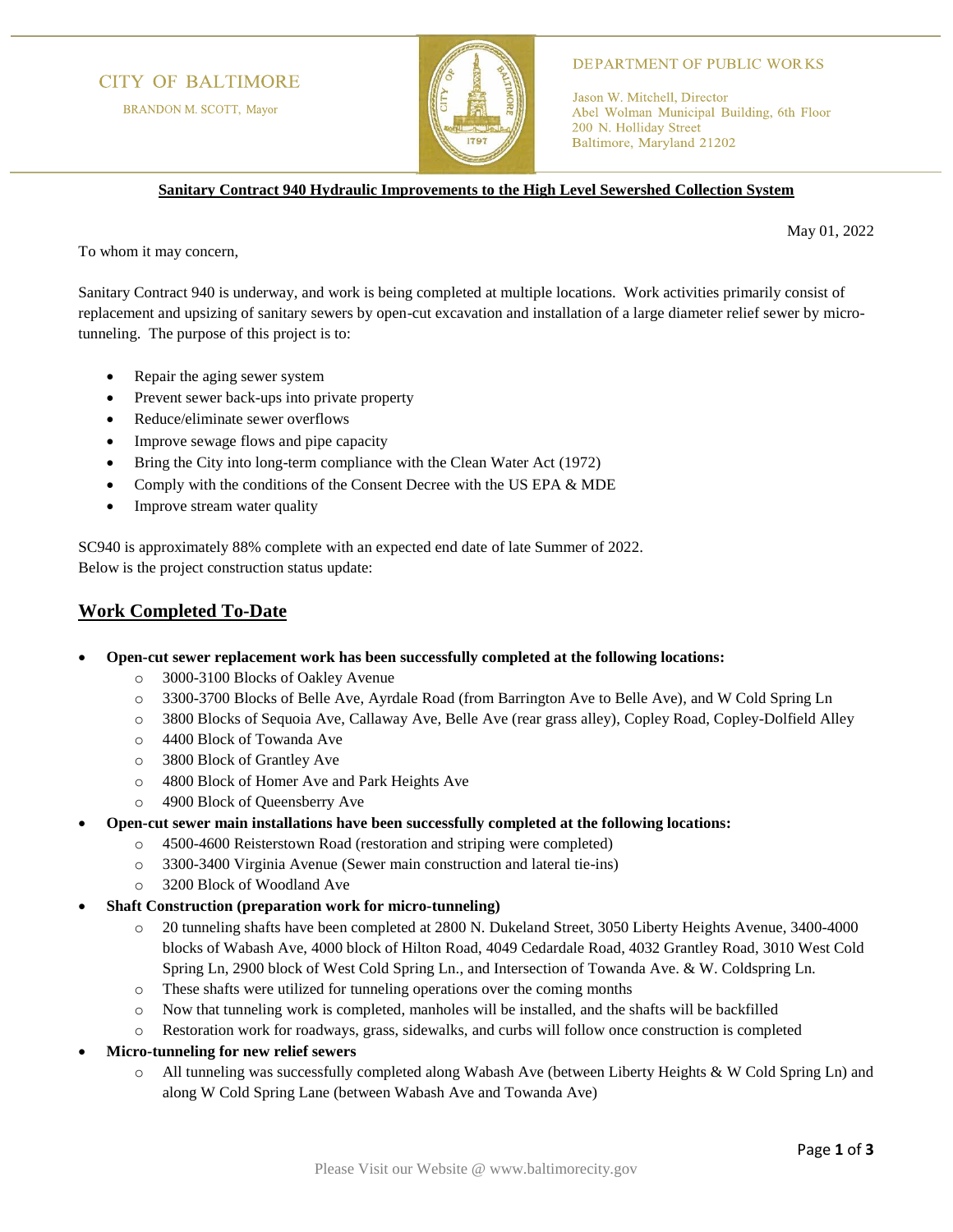# **Work Underway (Ongoing)**

- **Restoration in the wooded area behind the 4000 Block of Hilton Rd**
	- o Soil replenishment and tree plantings were completed April 2022.
	- o Large boulders were left bordering the roadway and planting area were placed strategically for aesthetics and to help prevent unauthorized dumping.
	- o The guardrails and roadways at the Wabash-Hilton bend will be installed once all construction is complete.
- **Open-cut sewer main installation ongoing at Dukeland Street**
	- o Work entails excavating to replace and upsize the existing sewer main
	- $\circ$  Heavy machinery will be used for the pipe construction work (construction noise is expected)
	- o Speed humps and reduced speed zones have been implemented for public and worker safety near Liberty Heights
	- o No interruptions to water or sewer service are anticipated.
	- o There will be additional vehicles and equipment entering and leaving the site.
	- o Work is projected to be completed in Summer 2022

### **Upcoming Work (May – June 2022)**

#### • **Manhole installations along 2800 – 3000 blocks of W Cold Spring Lane**

- o Work entails installing manholes (access points) in the round metal shafts of the recently completed tunnel
- o Heavy machinery will be used for the pipe construction work (construction noise is expected)
- o Work will take place during normal business hours (approximately 7am to 5pm)
- o There will be additional vehicles and equipment entering and leaving the work zones
- o Daytona Ave and Towanda Ave are still closed and expected to re-open by June 2022

• **Site restoration work for all streets previously impacted during pipe and manhole construction**

- o Work will entail replacement of impacted concrete roadways, asphalt roadways, curbs, sidewalks and grass
- o "No Parking" signs may be installed as required to provide space for work
- o Temporary traffic modifications may be implemented while roadway repairs are underway
- o Work will take place during normal work hours, excluding holidays
- o Scheduled areas include:
	- 3300 Block of Belle Ave (Projected Summer 2022)
	- 3400 4000 Blocks of Wabash Ave (Projected Summer 2022)
	- 2800 3000 Blocks of W. Coldspring Lane (Projected Summer 2022)
	- 4000 Block of Hilton Road (Projected Summer 2022)